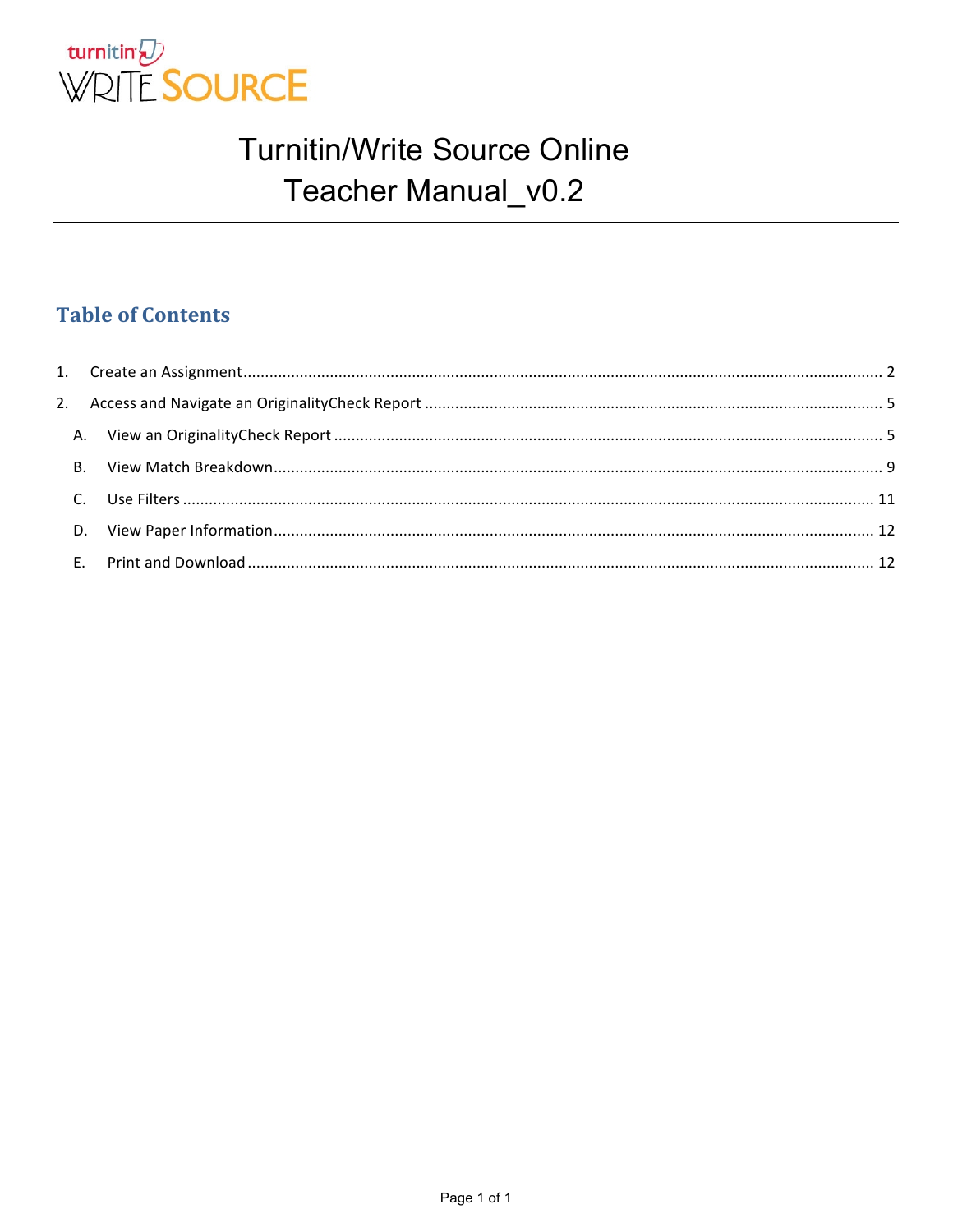

#### **1.** Create an Assignment

- A. Users may wish to view the video instructions here: http://writesource.iparadigms.com/create**assignment**
- B. Click the "+ Create Assignment" button at the top of the instructor home page.

| <b>William Hicks</b>                                        | Active Assignments View All ><br>+ Create (Signment + Manage Class + Manage Reports                     |                            |
|-------------------------------------------------------------|---------------------------------------------------------------------------------------------------------|----------------------------|
|                                                             | <b>Thinking and Creativity</b>                                                                          | <b>B</b> Manage Assignment |
| Class: Grade 12<br>th Period William Hicks<br>English Class | <b>Killed Women</b><br>Net-text: Creative Writing Poem 2<br>View Net-text and Manage Write-Alongs       |                            |
| Sign Out<br><b>Your Account</b>                             | <b>Expository Writing</b>                                                                               | <b>C</b> Manage Assignment |
| <b>Switch Roles</b>                                         |                                                                                                         |                            |
| ≁®<br>ō.                                                    | <b>Contract Manager</b><br>Net-text: Narrative Writing Essay 3<br>View Net-text and Manage Write-Alongs |                            |
| ò.                                                          | <b>Objective Critique</b>                                                                               | Manage Assignment          |
|                                                             | Net-text Custom: Avenger's Initiative                                                                   | W                          |

C. At the Assignment Details tab, select a Due Date, Enter an Assignment Name, and Assignment Description, as you would for other Write Source assignments. Click next.

| Sign Out  | Assignment Details<br>Publish<br><b>Add Activities</b><br><b>Add Students</b>                                   |
|-----------|-----------------------------------------------------------------------------------------------------------------|
| 合         | <b>Assignment Details</b>                                                                                       |
| ō         |                                                                                                                 |
| $\bullet$ | Due Date: Nov 21, 2011                                                                                          |
| $\bullet$ | Character Development                                                                                           |
| $\bullet$ | Research the characters of the Avengers, the popular super hero group from Marvel comics, cartoons, and movies. |
| $\bullet$ | Write a 200 word essay on who your favorite Avenger is, and why he/she/it resonates with you.                   |
|           |                                                                                                                 |
|           |                                                                                                                 |
|           |                                                                                                                 |
|           | Next<br>Save and Close                                                                                          |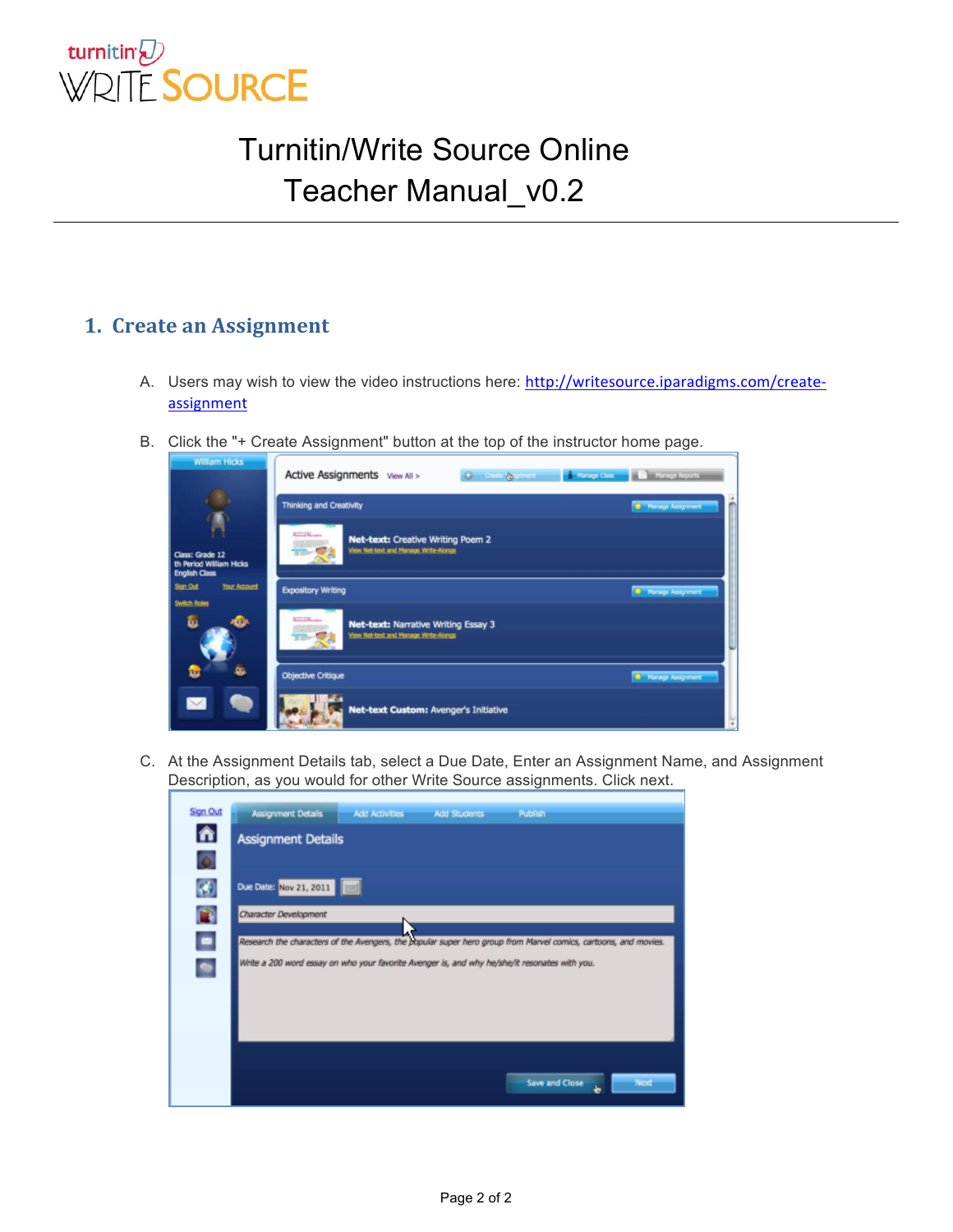

D. From the Add Activities tab, click the "+ Add an Activity" link A window will appear to Add an Activity. Select the assignment activity you would like to use from Net-text or a Custom writing task.

|    | Sign Out       | <b>Assignment Details</b>                                                  | <b>Add Activities</b> | <b>Add Students</b> | Publish        |      |  |  |
|----|----------------|----------------------------------------------------------------------------|-----------------------|---------------------|----------------|------|--|--|
| ķÇ | 合              | <b>Add Activities</b>                                                      |                       |                     |                |      |  |  |
|    | o              | Click Add an Activity to add Net-text,<br>GrammarSnap, or other content to |                       |                     |                |      |  |  |
|    | $\bullet$      | the assignment. Click Next if you<br>want to skip adding content to the    |                       |                     |                |      |  |  |
|    | O              | assignment.                                                                |                       |                     |                |      |  |  |
|    | $\blacksquare$ | Type                                                                       | <b>Instructions</b>   |                     | <b>Options</b> |      |  |  |
|    |                | Add an Activity                                                            |                       |                     |                |      |  |  |
|    |                |                                                                            |                       |                     |                |      |  |  |
|    |                |                                                                            |                       |                     | Save and Close | Next |  |  |

E. Whatever assignment-type you choose, make sure 'Turnitin®' is checked to enable Turnitin for this activity. This will allow students to submit their essay to Turnitin's OriginalityCheck. Click Save.



F. Confirm your activities, and then click Next.

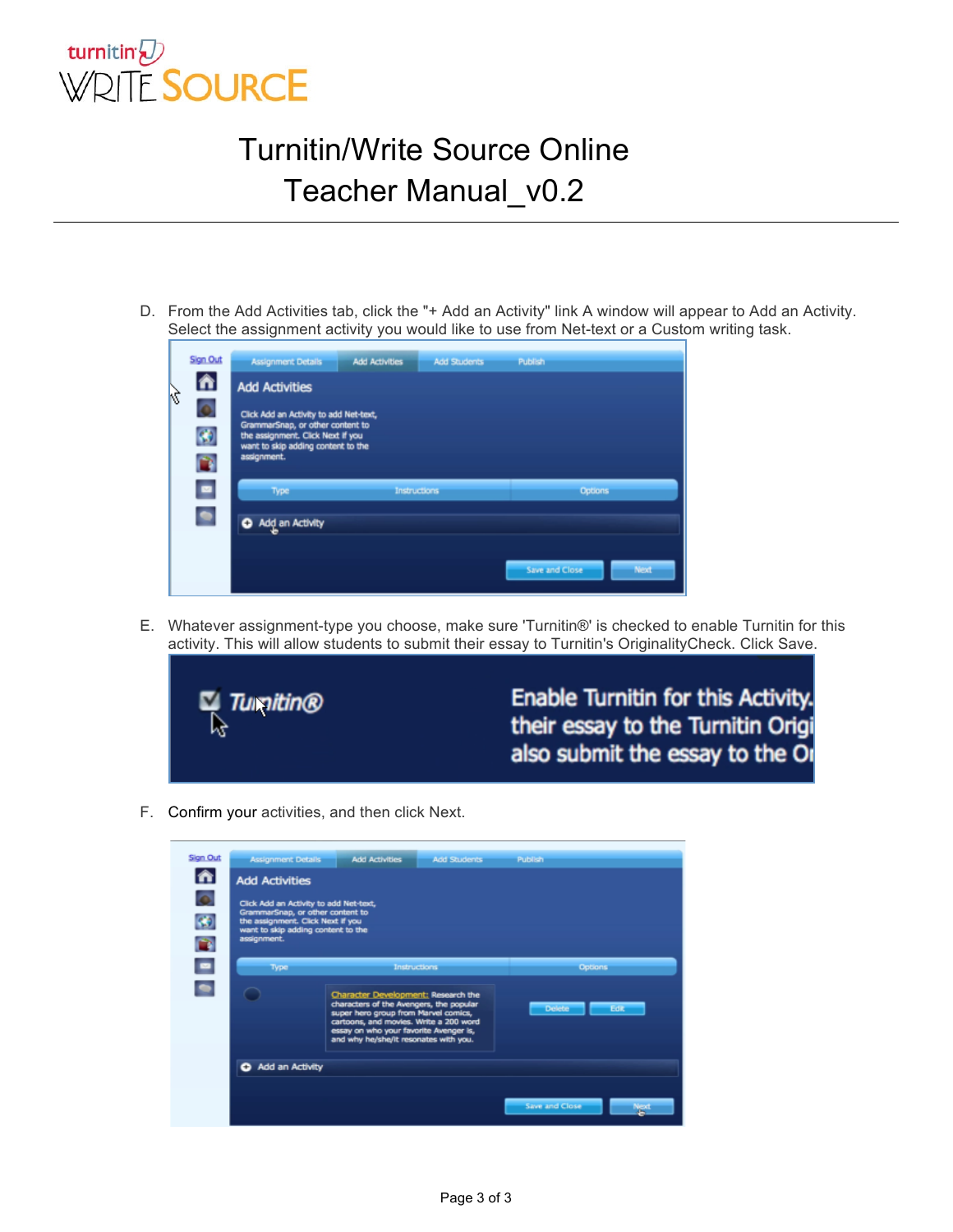

G. From the Add Students tab, select the students you would like to add. Click Next.

| Sign Out     | <b>Assignment Details</b> | <b>Add Activities</b> | <b>Add Students</b> | Publish        |           |
|--------------|---------------------------|-----------------------|---------------------|----------------|-----------|
| 合            | <b>Add Students</b>       |                       |                     |                |           |
| Ō            | El Assign to whole dass   |                       |                     |                | Clear All |
| $\mathbf{G}$ | Alex Pope                 | D,                    |                     |                |           |
| O            | <b>Assign to Groups</b>   |                       |                     |                |           |
| $\bullet$    | <b>Test Group</b>         |                       |                     | Delete         | Edit      |
| $\bullet$    | Alex Pope                 |                       |                     |                |           |
|              | Add Group                 |                       |                     |                |           |
|              |                           |                       |                     | Save and Close | Next      |

H. From the Publish tab, click Publish when you are ready to send this activity to your selected students, or click Save and Close.

| Sign Out                         | <b>Assignment Details</b>              | <b>Add Activities</b> | <b>Add Students</b> | Publish             |         |
|----------------------------------|----------------------------------------|-----------------------|---------------------|---------------------|---------|
| 合                                | <b>Publish</b>                         |                       |                     |                     |         |
| Ō                                | Click Publish to send this activity to |                       |                     |                     |         |
| $\langle \pmb{\epsilon} \rangle$ | the students you have selected.        |                       |                     |                     |         |
| a                                |                                        |                       |                     |                     |         |
| $\blacksquare$                   |                                        |                       |                     | Save and Close<br>۰ | Publish |
|                                  |                                        |                       |                     |                     |         |

I. Your assignment has now been published to your class and the assignment has also been created in Turnitin.

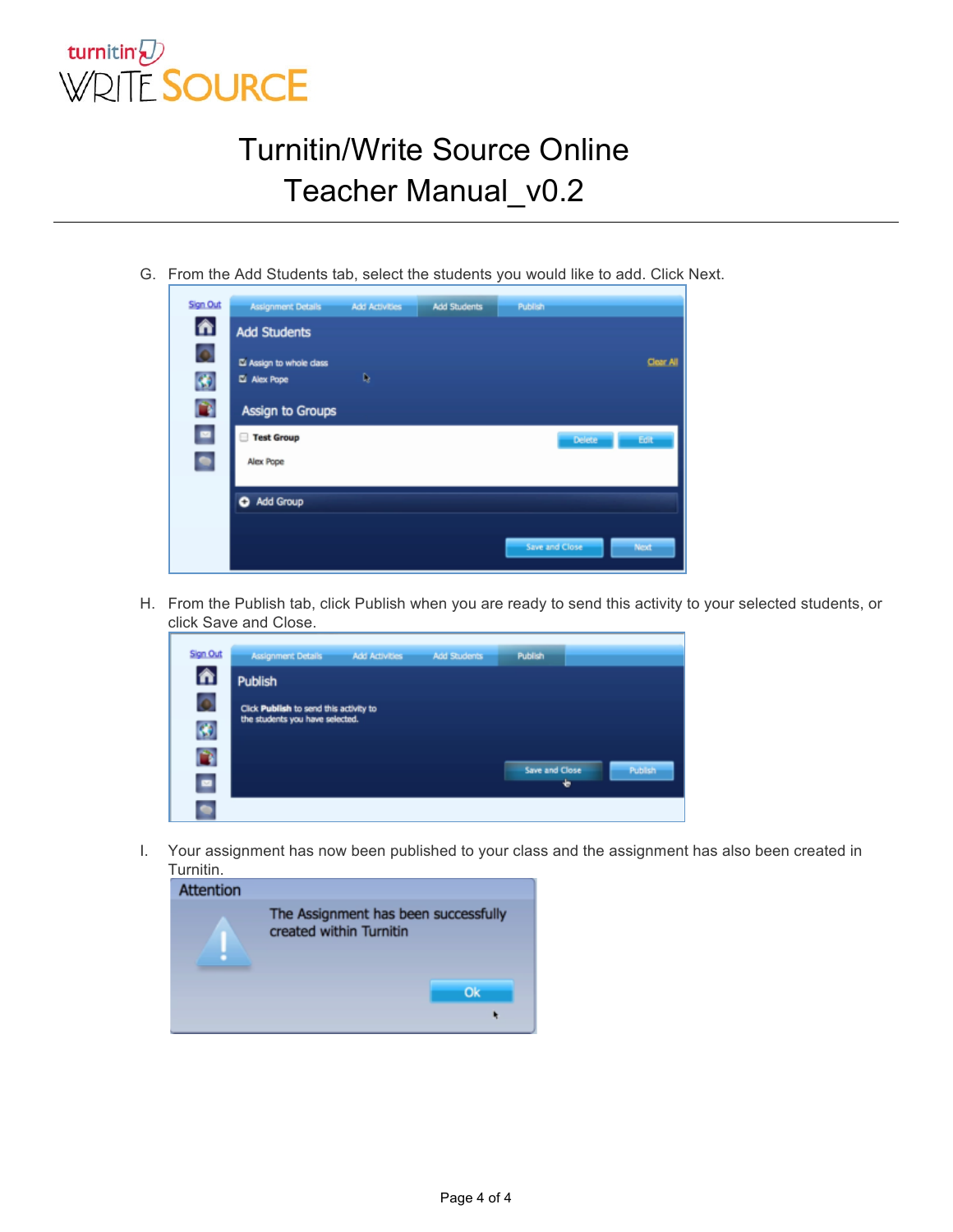

#### **2. Access and Navigate an OriginalityCheck Report**

#### **A. View an OriginalityCheck Report**

- a. Users may wish to view the video instructions here: http://writesource.iparadigms.com/viewing**originality**
- b. Select "Manage Assignment"



c. Click on the Similarity Index or percentage in the Turnitin column of the student progress dashboard in Write Source Online.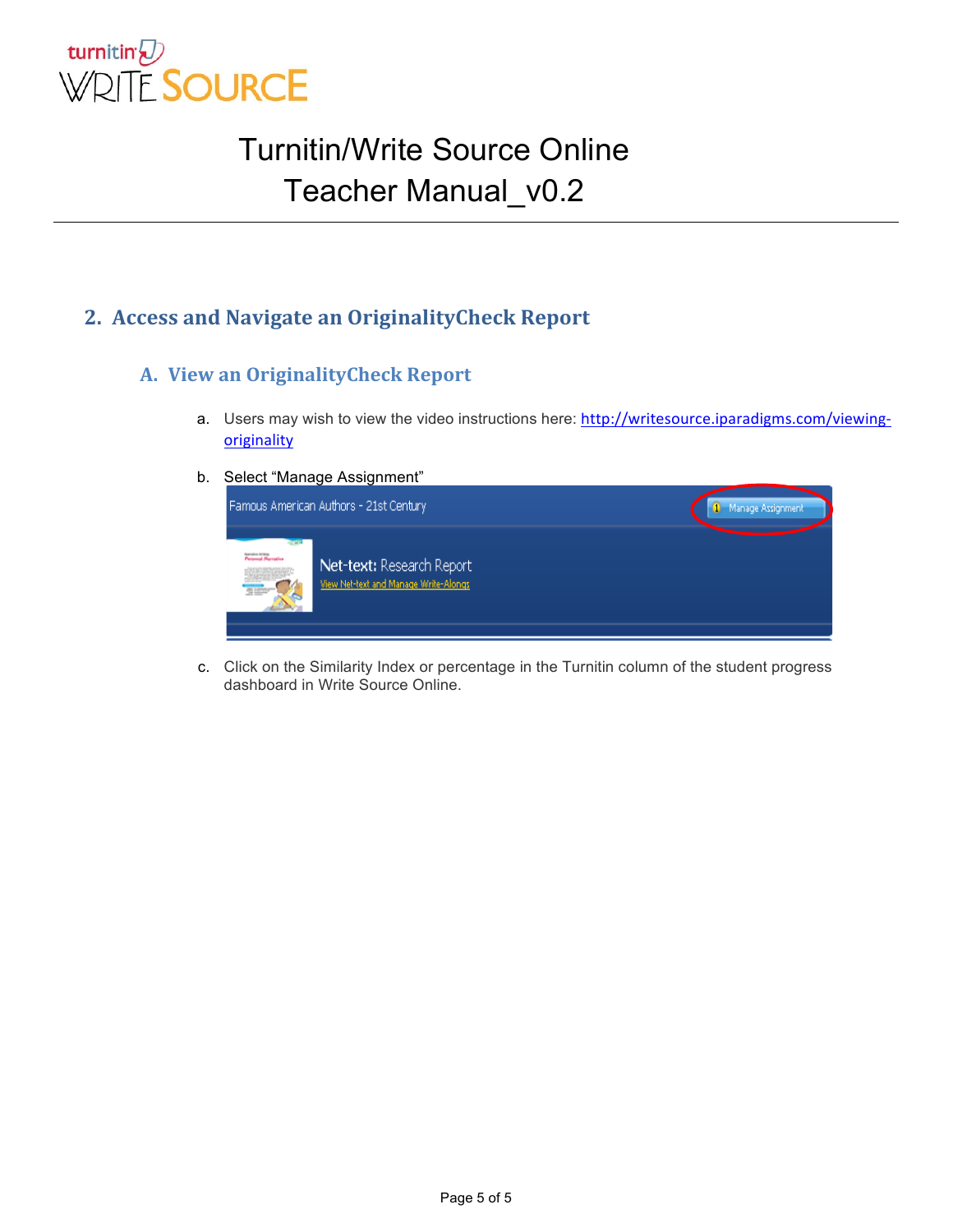

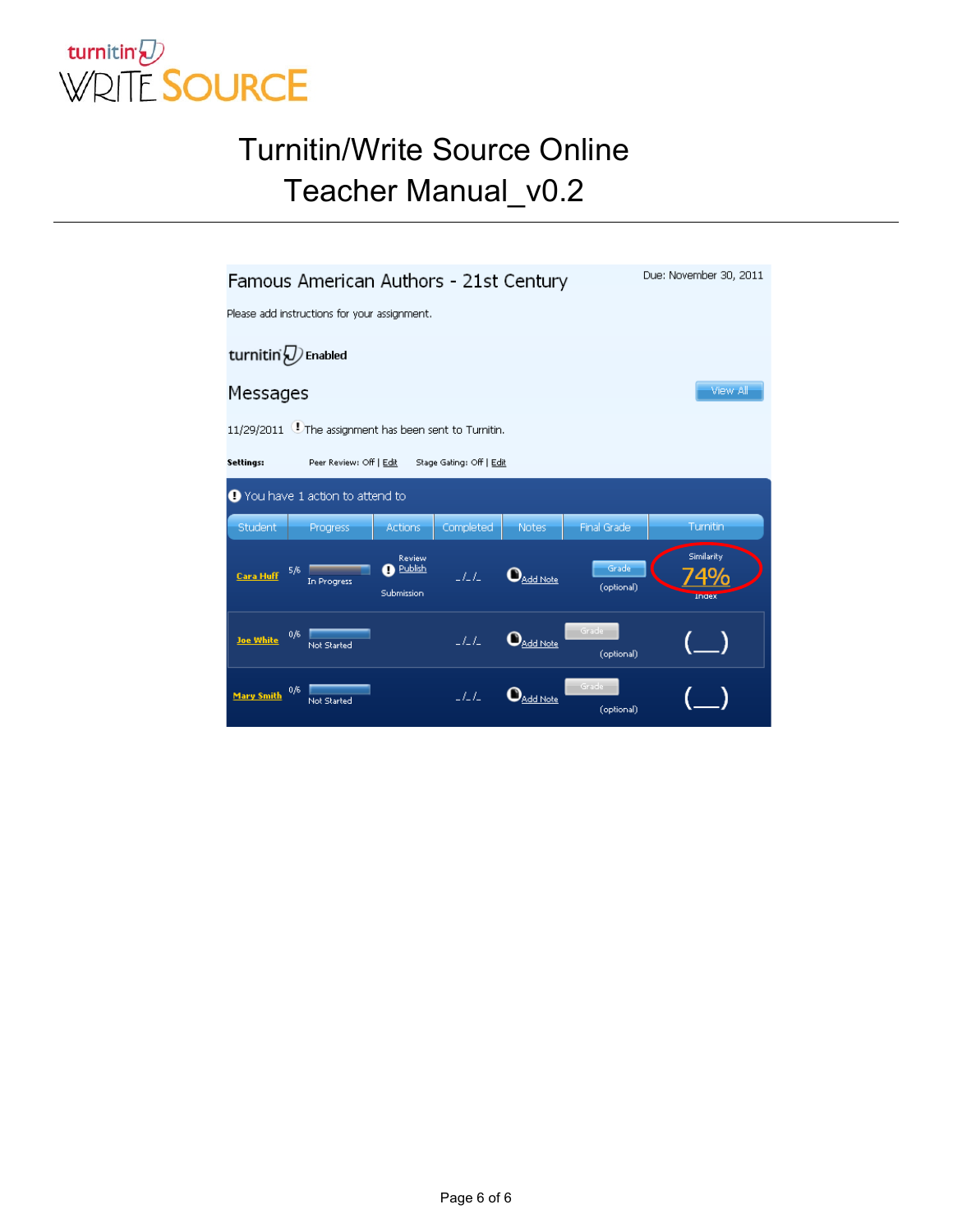

- d. A new window will open—this is the Document Viewer for Turnitin. In the document viewer, the student paper is on the left and the matching sources appear in the right sidebar. The Similarity Index in the upper-right refers to the percentage of words in the entire paper that matches to the source.
	- 1. Note: The first time you use Turnitin, you'll need to virtually sign the User Agreement.

| TII Demo, grade 12 | Research Report - DUE 30-Nov-2011                                                                                                                                                                                                                                                                                                                                                                                                                                                                                                                                                                                                                                                                                                                                                                                                                                                                                                                                                                         | ٠                                                                |   | What's New             | 7 Help                                                                        | O                    | Paper 5 of 5<br>$\blacksquare$ |
|--------------------|-----------------------------------------------------------------------------------------------------------------------------------------------------------------------------------------------------------------------------------------------------------------------------------------------------------------------------------------------------------------------------------------------------------------------------------------------------------------------------------------------------------------------------------------------------------------------------------------------------------------------------------------------------------------------------------------------------------------------------------------------------------------------------------------------------------------------------------------------------------------------------------------------------------------------------------------------------------------------------------------------------------|------------------------------------------------------------------|---|------------------------|-------------------------------------------------------------------------------|----------------------|--------------------------------|
| Originality        | GradeMark<br>PeerMark<br>HD.                                                                                                                                                                                                                                                                                                                                                                                                                                                                                                                                                                                                                                                                                                                                                                                                                                                                                                                                                                              | Famous American Authors - 21st Century<br>BY WRITESOURCE STUDENT |   | turnitin' <sub>v</sub> |                                                                               | 74%<br>SIMILAR       | OUT OF 100                     |
|                    | Terry Brooks is a fascinating author. He creates characters that are so real they jump off the page. He<br>makes you love them - or hate them.<br>2<br>Terence Dean "Terry" Brooks (born January 8, 1944 - Age 64) is a writer of fantasy fiction. He writes<br>mainly epic fantasy, [1] and has also written two movie novelizations. He has written 22 New York<br>Times bestsellers during his writing career, [1] and has over 21 million copies of his books in print. [2] He<br>is the second-biggest selling living fantasy writer, behind J.K. Rowling.[3]<br>Terry has had years to perfect his craft of writing and he has proven over and over again that he is an<br>authority on the subject with each subsequent New York Times bestseller. For as easy as he makes it<br>look, however, it is anything but-writing takes determination, passion, daily humility, personal<br>commitment and the ability to accept defeat only to rise above it and try again.<br>Terry Brooks inspires me. |                                                                  | R | $\overline{2}$         | <b>Match Overview</b><br>Student paper<br>danpritchard.com<br>Internet source | Submitted to TX-HMH- | <b>Bo hit</b><br>41%<br>33%    |
| a<br>$\odot$       |                                                                                                                                                                                                                                                                                                                                                                                                                                                                                                                                                                                                                                                                                                                                                                                                                                                                                                                                                                                                           | PAGE: 1 OF 1                                                     |   | п.                     | Ø                                                                             |                      | Text-Only Report               |

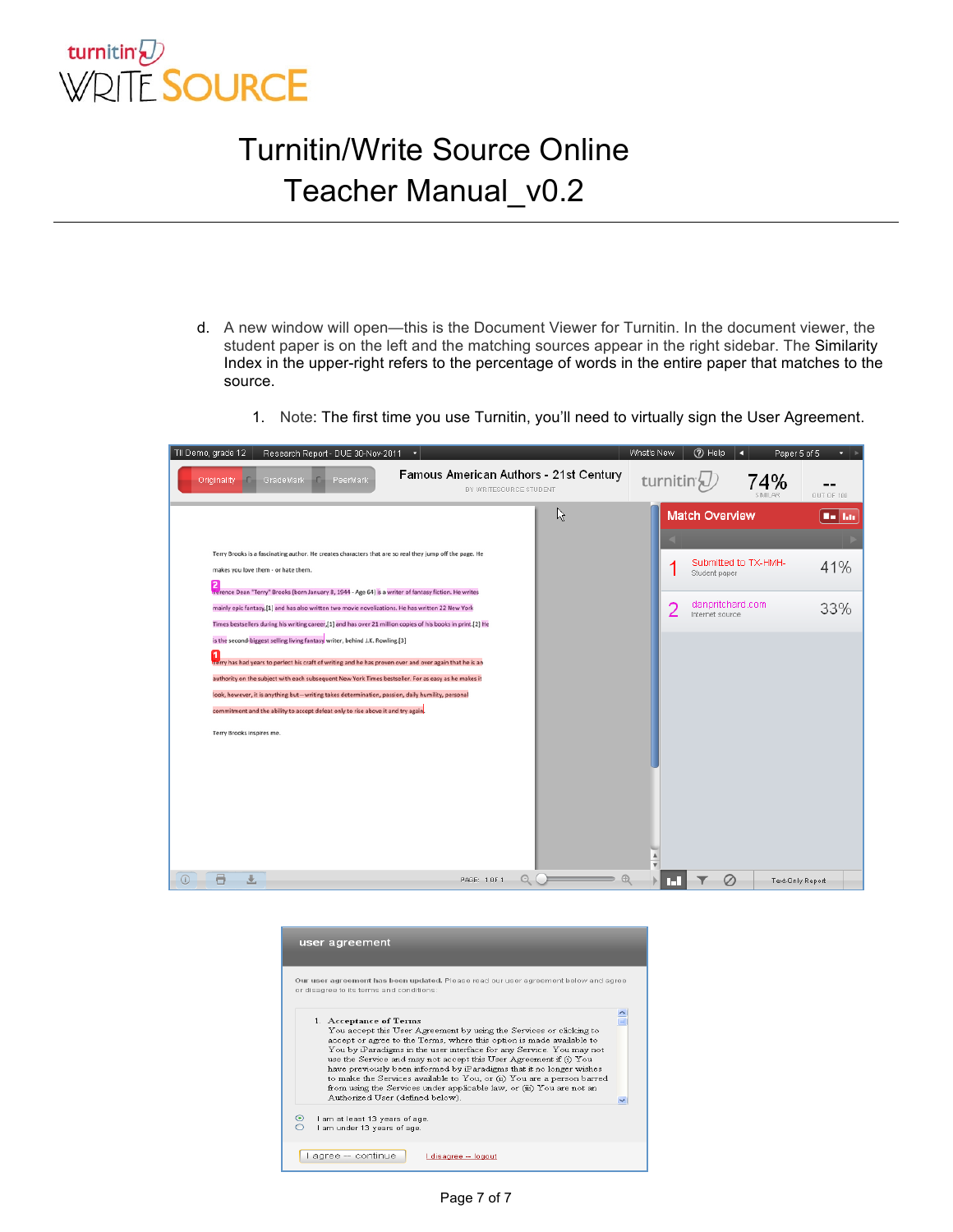

- e. Text within the student's paper that matches to content in the Turnitin database will be highlighted in the student's paper. Each match is given a number and a color. This number and color appears within the student's paper and corresponds to the sources in the sidebar.
- f. Click on the matching text within the paper, and the matching source of the text will be displayed in a pop-up, showing the matching text plus some of the surrounding text.

|         | TII Demo, grade 12<br>Research Report - DUE 30-Nov-2011                                                                                                                                                                                                                                                                                                                                                                                                                                                                                                                                                                                                                                                                                                                                                                                                                                                                                                                                      | - 7                                                              |   | What's New             | (?) Help                                                                      | a                     | Paper 5 of 5<br>$\cdot$ $\cdot$ |
|---------|----------------------------------------------------------------------------------------------------------------------------------------------------------------------------------------------------------------------------------------------------------------------------------------------------------------------------------------------------------------------------------------------------------------------------------------------------------------------------------------------------------------------------------------------------------------------------------------------------------------------------------------------------------------------------------------------------------------------------------------------------------------------------------------------------------------------------------------------------------------------------------------------------------------------------------------------------------------------------------------------|------------------------------------------------------------------|---|------------------------|-------------------------------------------------------------------------------|-----------------------|---------------------------------|
|         | Originality<br>GradeMark<br>PeerMark                                                                                                                                                                                                                                                                                                                                                                                                                                                                                                                                                                                                                                                                                                                                                                                                                                                                                                                                                         | Famous American Authors - 21st Century<br>BY WRITESOURCE STUDENT |   | turnitin' <sub>V</sub> |                                                                               | 74%<br><b>SIMILAR</b> | OUT OF 100                      |
|         | Terry Brooks is a fascinating author. He creates characters that are so real they jump off the page. He<br>slove them - or hate them.<br>Terence Dean "Terry" Brook (born January 8, 1944 - Age 64) is a writer of fantasy fiction. He writes<br>mainly epic fantasy,[1] as has also written two movie novelizations. He has written 22 New York<br>Times bestsellers during his writing career,[1] and has over 21 million copies of his books in print.[2] He<br>is the second-biggest selling living fantasy writer, behind J.K. Rowling.[3]<br>1<br>trerry has had years to perfect his craft of writing and he has proven over and over again that he is an<br>authority on the subject with each subsequent New York Times bestseller. For as easy as he makes it<br>look, however, it is anything but-writing takes determination, passion, daily humility, personal<br>commitment and the ability to accept defeat only to rise above it and try again.<br>Terry Brooks inspires me. |                                                                  | ド | 2                      | <b>Match Overview</b><br>Student paper<br>danpritchard.com<br>Internet source | Submitted to W-HMH-   | <b>Bellin</b><br>41%<br>33%     |
| $\odot$ | a                                                                                                                                                                                                                                                                                                                                                                                                                                                                                                                                                                                                                                                                                                                                                                                                                                                                                                                                                                                            | PAGE: 1 OF 1                                                     | Q | mц                     | S                                                                             |                       | Text-Only Report                |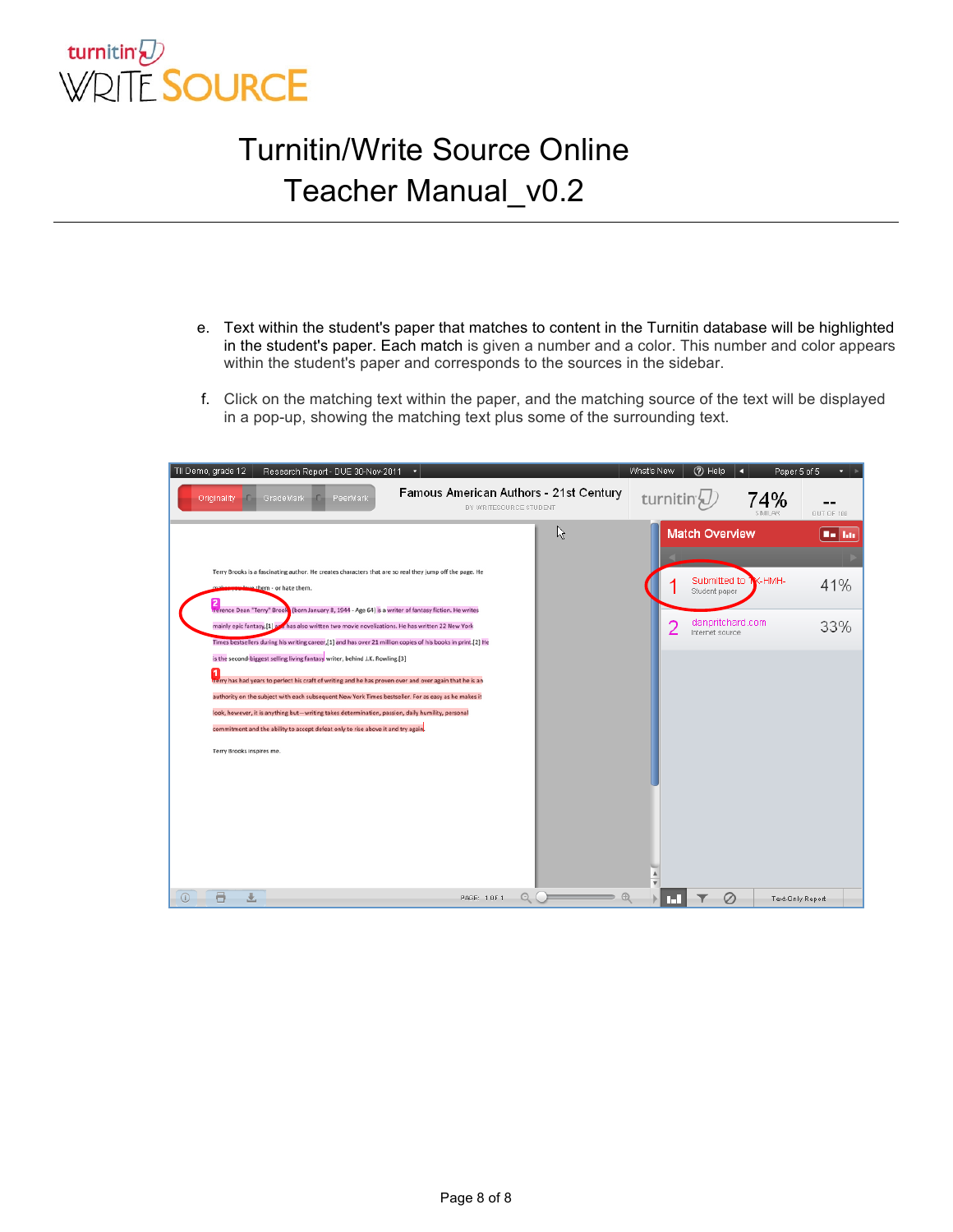

#### **B. View Match Breakdown**

a. Hover over the source listing in the sidebar, and click on the circled arrow icon that appears. This will take the user to the 'Match Breakdown' view. From the Match Breakdown view, users can see some additional sources that may have been used.



b. For Internet source matches, hover over a match in the side bar to view the original web page, and click the circled arrow icon.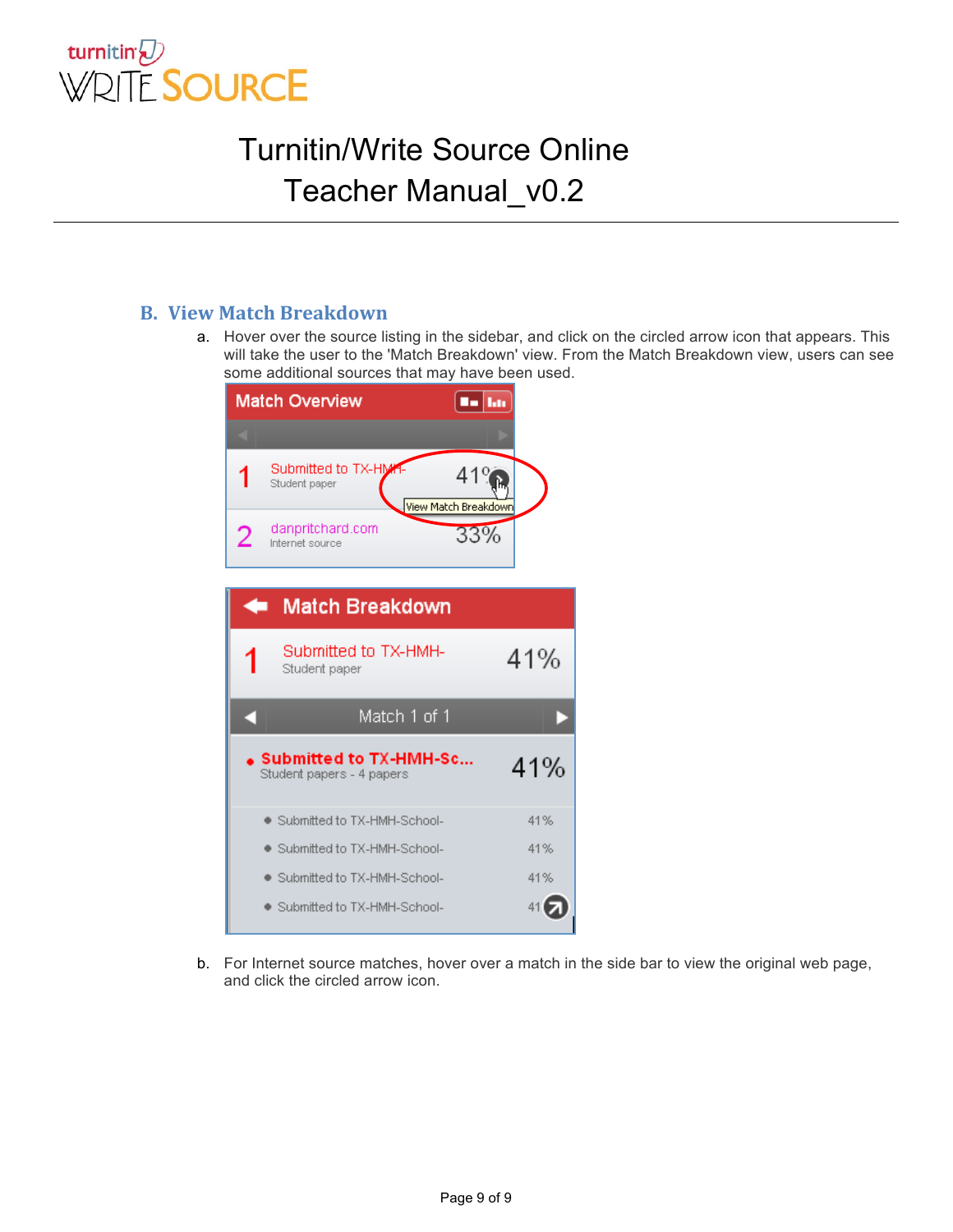

#### Internet source

Full Source View 3

#### danpritchard.com

erling, Illinois, U.S. Occupation author, former attorney Nationality United States Genres epic fantasy, urban fantasy Influences J. R. R. Tolkien, William Faulkner, Alexandre Dumas 1 terrybrooks.net Terence Dean "Terry" Brooks (born January 8, 1944) is an American writer of fantasy fiction. He writes mainly epic fantasy 2 and has also written two movie novelizations. He has written 22 New York Times bestsellers during his writing career 2 and has over 21 million copies of his books in print 3 He is one of the biggest-selling living fantasy writers4. Contents 1 Biography 2 Novels versus short stories 3 Bibliography 3.1 Shannara series 3.1.1 The Original Shannara Trilogy 3.1.2 The Heritage of Shannara tetralogy 3.1.3 Prequel to the Orig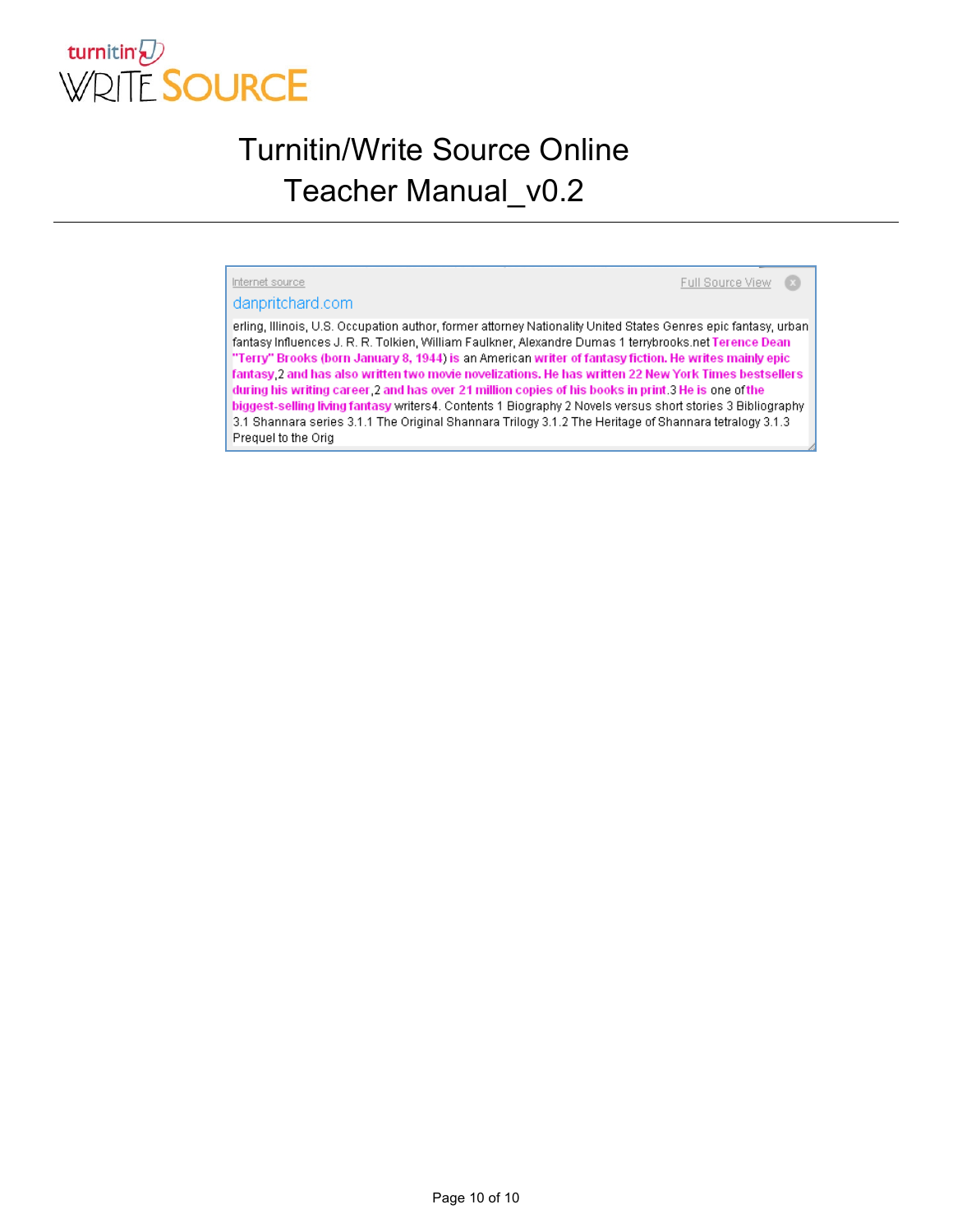

c. Exclude some or all of these sources by clicking the "Select Sources to be Excluded" button towards the bottom. Select the sources you want to exclude, and then click "Exclude". The OriginalityCheck report is then reevaluated and the similarity index is updated to reflect these exclusions.



d. To view or restore any exclusion, click the exclusions icon at the bottom of the sidebar. Select the sources you want to restore, then click restore, or click restore all.

#### **C.** Use Filters

- a. Click on the Filter icon at the bottom of the sidebar to access Filters and Settings menu.
- b. Choose the options to exclude quotes, bibliography and/or exclude small matches.
- c. Choose whether you want multi-colored or single-color highlighting.

| <b>Filters &amp; Settings</b>                                                        |  |  |  |  |  |
|--------------------------------------------------------------------------------------|--|--|--|--|--|
| <b>FILTERS</b>                                                                       |  |  |  |  |  |
| Exclude Quotes                                                                       |  |  |  |  |  |
| Exclude Bibliography                                                                 |  |  |  |  |  |
| Exclude matches that are less than:<br>words<br>C<br>%<br>6<br>Don't exclude by size |  |  |  |  |  |
| OPTIONAL SETTINGS                                                                    |  |  |  |  |  |
| Multi-color Highlighting                                                             |  |  |  |  |  |